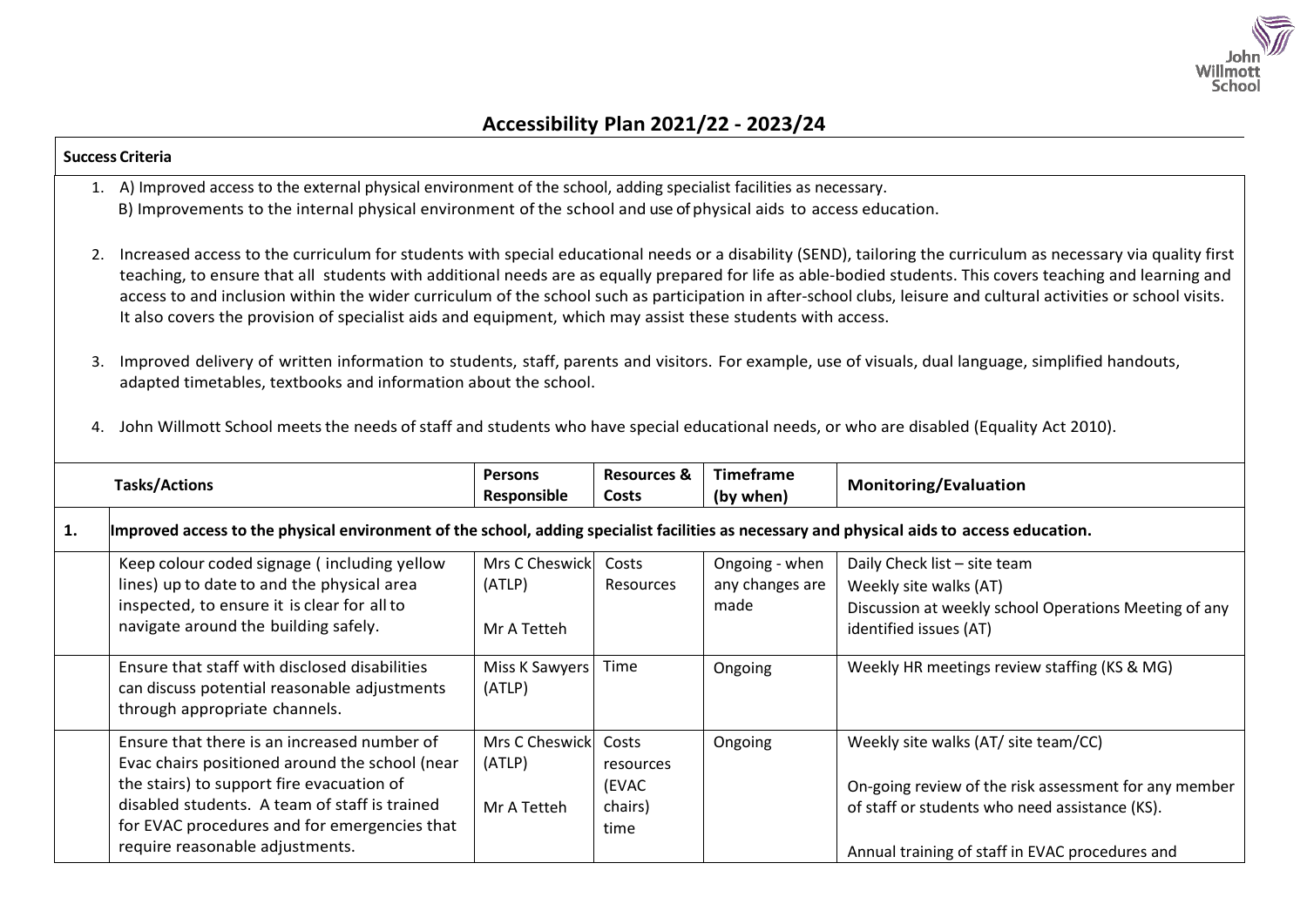

|    |                                                                                                                                                                                                                                                                                                                                                  |                                                                 |                                                                 |                                                               | reasonable adjustments (ATLP CC/ Site Team)                                                                                                                                                                                                                                                                                                                                         |  |  |
|----|--------------------------------------------------------------------------------------------------------------------------------------------------------------------------------------------------------------------------------------------------------------------------------------------------------------------------------------------------|-----------------------------------------------------------------|-----------------------------------------------------------------|---------------------------------------------------------------|-------------------------------------------------------------------------------------------------------------------------------------------------------------------------------------------------------------------------------------------------------------------------------------------------------------------------------------------------------------------------------------|--|--|
|    | Classrooms and common areas in school such<br>as toilets, library and hall, are organised to<br>promote the participation and independence<br>of all students and consideration is given to<br>acoustics, space, ventilation, lighting,<br>temperature and gender.                                                                               | Mrs C Cheswick Training<br>(ATLP)<br>Mrs N Gould<br>Mr A Tetteh | access audit<br>costs and<br>budget<br>planning                 | Annual                                                        | Any identified concerns or desired improvements would<br>feed into school O&E Building Development Plan -<br>annual review cycle (ATLP CC)                                                                                                                                                                                                                                          |  |  |
|    | Improve lift key accessibility and staff training -<br>new keys to be stationed in the school safe and<br>one in the administration office                                                                                                                                                                                                       | Mrs C Cheswick<br>(ATLP)<br>Miss S Reid<br>Mr A Tetteh          | Cost of 2 x<br>new keys                                         | Ongoing - when<br>any changes are<br>made                     | Half termly check (Al/CC and SR)<br>Annual staff training on the use of the lift (AT/CC)                                                                                                                                                                                                                                                                                            |  |  |
| 2. | Increased access to the curriculum for students with special educational needs or a disability (SEND), tailoring the curriculum as necessary via quality first<br>teaching to ensure that all students with additional needs are as equally, prepared for life as able-bodied students.                                                          |                                                                 |                                                                 |                                                               |                                                                                                                                                                                                                                                                                                                                                                                     |  |  |
|    | Whole school training is planned in advance<br>to support the needs of students with SEND.<br>Share 'good practice strategies' for a range of<br>disabilities and incorporate these into CPD for<br>SEND training: whole school and<br>departmental.                                                                                             | Mrs J Earl<br>Mrs L Lockley                                     | Training<br>Costs for<br>materials or<br>external<br>presenters | <b>Annual SEND</b><br>training<br>and termly CPD<br>follow up | Fortnightly learning walks show that teachers have a<br>holistic understanding of students and their needs (LL)<br>Half termly subject books looks show that adaptions are<br>fundamental part of teaching (LL)<br>Monthly observations of teaching assistants show that<br>they are effective in supplementing class teaching in<br>ensuring students with SEND make progress (JE) |  |  |
|    | Quality assurance and assessment cycles<br>prioritise students with SEND, which directs<br>further curriculum adaptation, support and<br>intervention for staff and students alike (using<br>the graduated approach of 'assess, plan, do,<br>review). This may include the use of<br>diagnostic assessments, or external<br>professional advice. | Mrs J Earl                                                      | Time<br>costs                                                   | Ongoing                                                       | Assessment is regular (termly), purposeful and<br>scheduled and seeks to involve the parents and carers as<br>well as the pupil themselves and specialist professionals<br>(JE)<br>Teachers understand and use the graduated approach<br>and communicate termly with the SENDCo any concerns<br>as appropriate (JE).                                                                |  |  |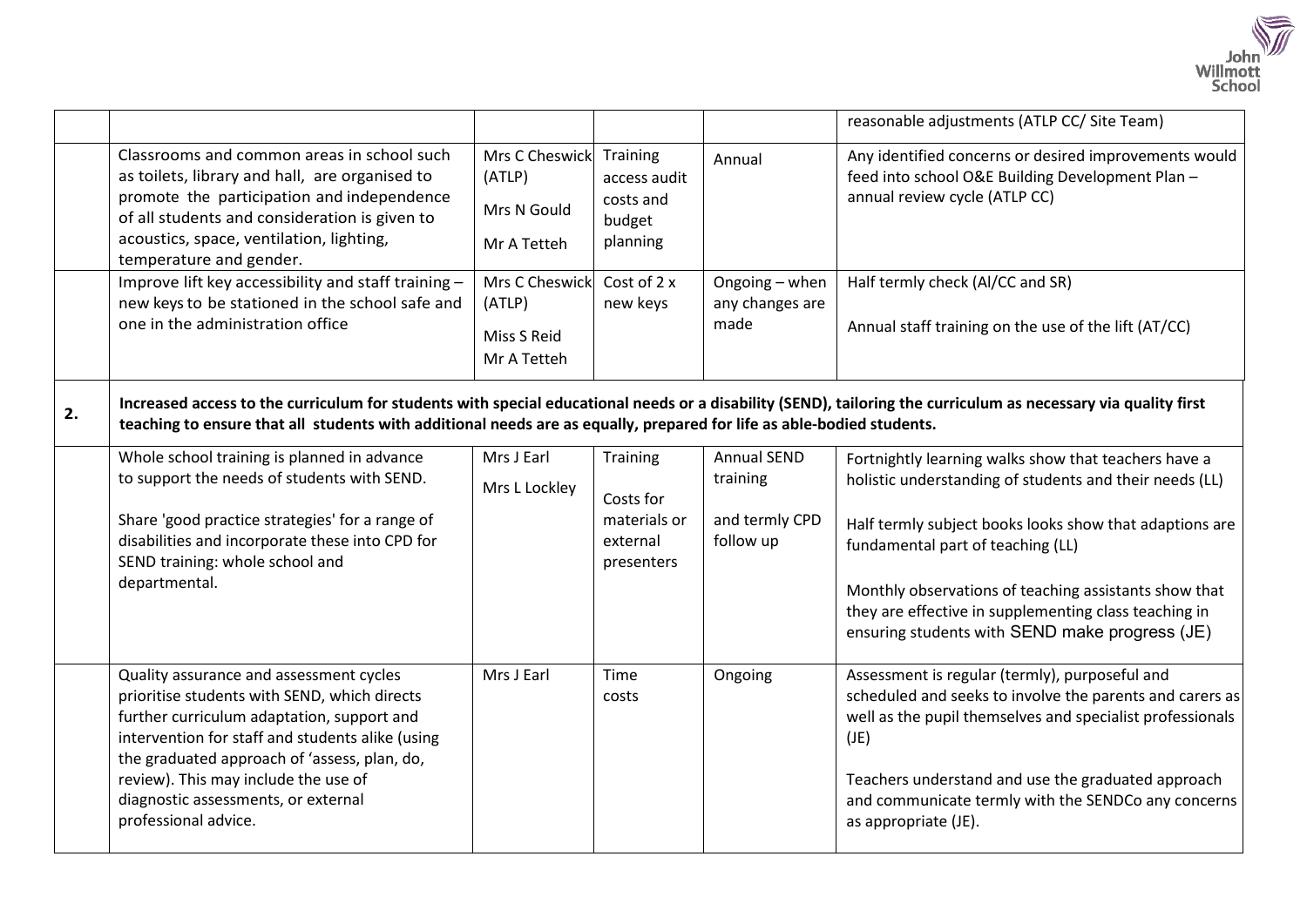

|    | Take steps to personalise needs, even if this<br>requires more favourable treatment such as:<br>use of specialist equipment, individual<br>behavioral systems, time out cards, early lunch<br>or exit passes, alternative changing rooms for<br>PE. Similarly, staff with asthma may be<br>excused of some duties, in weather likely to<br>exacerbate their condition. | Mrs J Earl<br>With<br>Student<br>Reception /<br>Heads of<br>Year | Resources<br>costs                         | Ongoing | Termly review of personalized needs lists (JE and student<br>reception)                                                                                                                                                                                                                                |  |
|----|------------------------------------------------------------------------------------------------------------------------------------------------------------------------------------------------------------------------------------------------------------------------------------------------------------------------------------------------------------------------|------------------------------------------------------------------|--------------------------------------------|---------|--------------------------------------------------------------------------------------------------------------------------------------------------------------------------------------------------------------------------------------------------------------------------------------------------------|--|
|    | Ensure there are extra-curricular clubs that are<br>attended and are accessible for all students<br>with SEND.                                                                                                                                                                                                                                                         | Ms J Miley                                                       | <b>Staffing time</b><br>equipment<br>costs | Termly  | Half termly publication of the extra-curricular offer (JM)<br>Termly tracking of participation in enrichment activities<br>$J(M)$ .<br>Half termly targeting of key students, in particular high<br>needs, to encourage and promote participation in<br>additional enrichment activities (JM and HoH). |  |
|    | Appropriate curriculum pathways are<br>available for students with disabilities and<br>subject leaders make adaptations to core<br>programs of study.                                                                                                                                                                                                                  | <b>Ms T Richards</b>                                             | Costs<br>staffing                          | Yearly  | The curriculum/subject offer is reviewed annually so to<br>meet the needs and aspirations of all students (TR).                                                                                                                                                                                        |  |
|    | Preparation for formal access arrangements<br>for examinations: reasonable adjustments are<br>implemented as part of classroom practice for<br>all testing.                                                                                                                                                                                                            | Mrs J Earl                                                       | <b>Staffing</b><br>resources<br>costs      | Termly  | Formal access arrangements are reviewed annually (JE).<br>Teachers understand and use the graduated approach<br>and communicate termly with the SENDCo any concerns<br>as appropriate (JE).                                                                                                            |  |
| 3. | Improve the delivery of written information to students, staff, parents and visitors with disabilities. For example handouts, timetables, textbooks and<br>information about the school and school events.                                                                                                                                                             |                                                                  |                                            |         |                                                                                                                                                                                                                                                                                                        |  |
|    | Incorporation of appropriate colour schemes,<br>to benefit in particular students with<br>SpLD/visual impairment and sensory needs.                                                                                                                                                                                                                                    | Mrs J Earl<br>Mrs L Lockley                                      | Resource<br>costs                          | Ongoing | Fortnightly learning walks show that teachers have a<br>holistic understanding of students and their needs (LL)<br>Teachers understand and use the graduated approach<br>and communicate termly with the SENDCo any concerns                                                                           |  |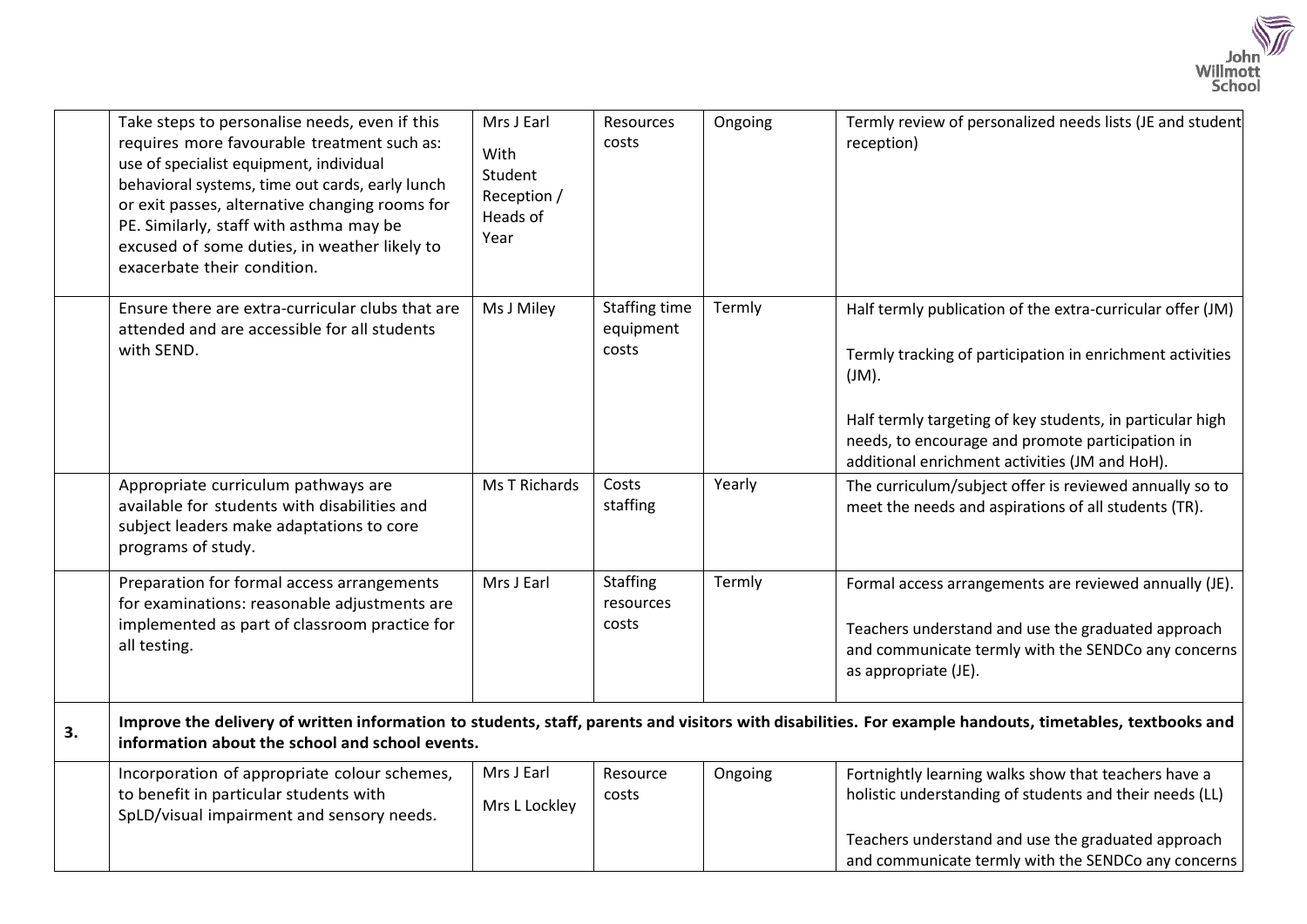

|    |                                                                                                                                                                                                                                                                                                                                      |                                       |                                         |                                           | as appropriate (JE).                                                                                                                                                                                                                                          |  |
|----|--------------------------------------------------------------------------------------------------------------------------------------------------------------------------------------------------------------------------------------------------------------------------------------------------------------------------------------|---------------------------------------|-----------------------------------------|-------------------------------------------|---------------------------------------------------------------------------------------------------------------------------------------------------------------------------------------------------------------------------------------------------------------|--|
|    | Research the services available through the LA<br>for translation services and for converting<br>written information into alternative formats.                                                                                                                                                                                       | Mrs J Earl                            | Costs                                   | Ongoing                                   | Teachers understand and use the graduated approach<br>and communicate termly with the SENDCo any concerns<br>as appropriate (JE).                                                                                                                             |  |
|    | Academy website to include google<br>translate function for different languages.                                                                                                                                                                                                                                                     | Mrs N Gould<br>Mr N Bridson<br>(ATLP) | Resource<br>costs                       | Ongoing - when<br>any changes are<br>made | Annual review of the website compliance (NG /ATLP)                                                                                                                                                                                                            |  |
| 4. | John Willmott School meets the needs of staff and students who have special educational needs, or who are disabled (Equality Act 2010).                                                                                                                                                                                              |                                       |                                         |                                           |                                                                                                                                                                                                                                                               |  |
|    | SEND audits are conducted and information is<br>updated, which includes student, parent/ carer<br>and governor voice.                                                                                                                                                                                                                | Mrs J Earl                            | Training costs<br>and staffing<br>costs | Annually                                  | Annual audit (parent view) of SEND evidence that<br>parents of SEND and EAL children say that the school<br>gives their child the support they need.                                                                                                          |  |
|    | There is a regular review of student provision<br>and progress which includes the student and<br>parent/ carer. All students identified with<br>SEND have a personalised passport or care<br>plan stating what reasonable adjustments are<br>needed. CLIPS show the current strategies<br>being adopted by the class teacher and TA. | Mrs J Earl                            | Time<br>Training                        | Termly                                    | Teachers understand and use the graduated approach<br>and communicate termly with the SENDCo any concerns<br>as appropriate (JE).<br>Teachers seating plans are reviewed termly to outline<br>their classroom response to the needs of all pupils<br>(LL/all) |  |
|    | Keep SEND register and passport information<br>up to date to identify students with SEND for<br>staff to access.                                                                                                                                                                                                                     | Mrs J Earl                            | Time<br>Training                        | Ongoing                                   | SEND register and passport information is updated<br>termly (JE)                                                                                                                                                                                              |  |